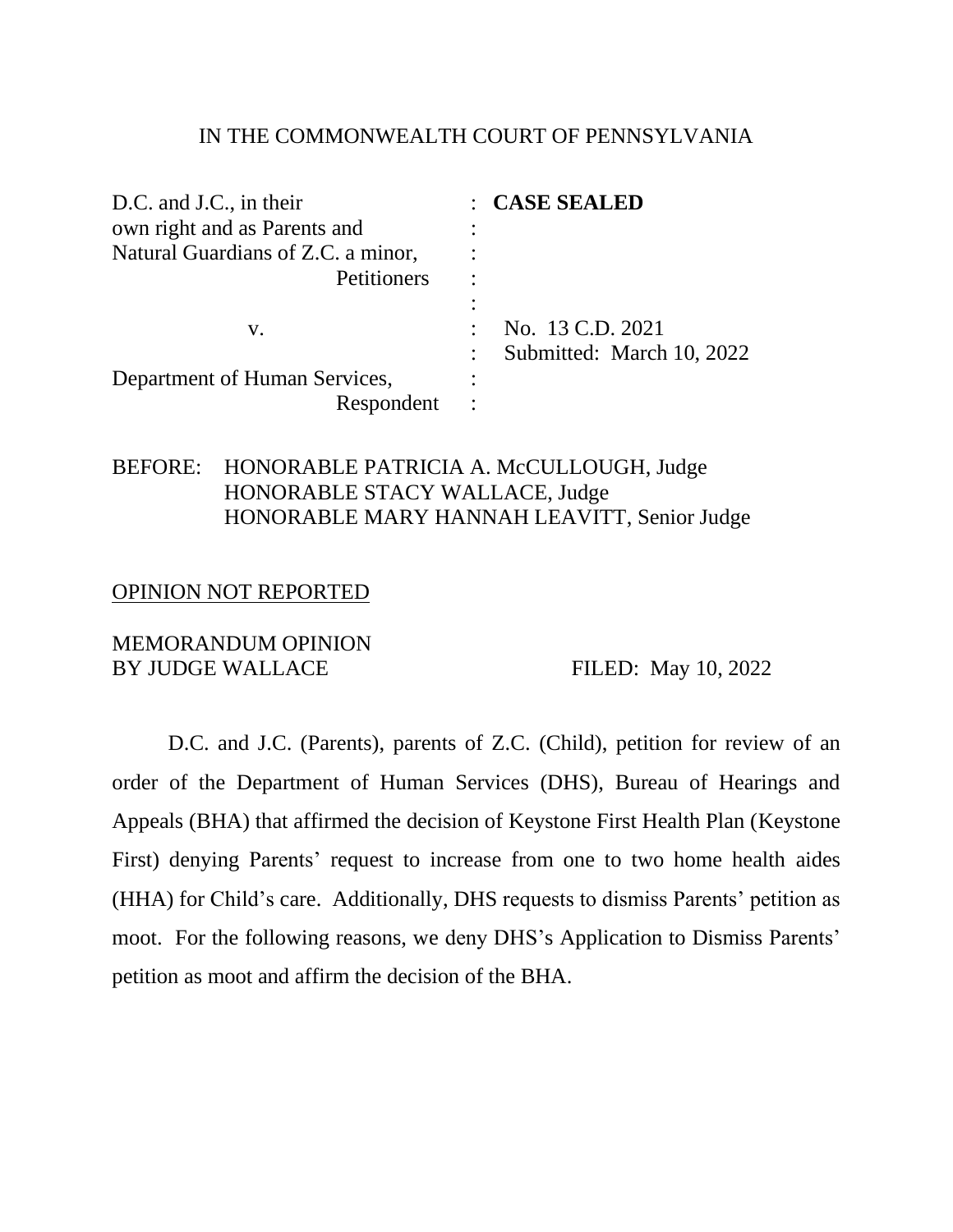The facts of this case, as adopted by the BHA, are undisputed. Child is an 11-year-old male who has various needs due to multiple diagnoses. *See* Certified Record (C.R.), Item No. 4 at 200. Child carries a genetic mutation and is diagnosed to be within the Autism Spectrum. *Id*. at 200-01. Additionally, Child is diagnosed with Unspecified Intellectual Disabilities, Attention-Deficit/Hyperactive Disorder (ADHD), Mixed Expressive-Receptive Language Disorder, Unspecified Hyperkinetic Syndrome of Childhood, and a seizure disorder. *Id*. at 200-01. Due to these conditions, Child requires assistance with all activities of daily living (ADLs) including bathing, grooming, and dressing. *Id*. at 201. Child also has behavioral issues, which require that he be under constant supervision due to outbursts, aggression, destructive behaviors, lack of awareness of danger, and risk of elopement. *Id*.

Child attends the Camphill School and is a full-time resident in the life-skills support program. *Id*. At school, he has an Individualized Education Program (IEP), which includes physical therapy, occupational therapy, and speech therapy. *Id*. He also has a one-on-one aide who assists him with ADLs. Reproduced Record (R.R.) at 262a. During breaks from school, Child resides with Parents, who both work full time outside of the home. C.R., Item No. 4 at 200.

Child is serviced by Keystone First, which is a Physical Health Managed Care Organization (PH-MCO). Keystone First is one of multiple Managed Care Organizations (MCOs) contracted with DHS to administer HealthChoices Program (HealthChoices) benefits to Medical Assistance (MA) recipients.

On July 15, 2020, Dr. Amy Siegel submitted a request to Keystone First for skilled nursing and an HHA for Child Monday through Friday 8:00 a.m. to 6:00 p.m. and Saturday and Sunday 9:00 a.m. to 3:00 p.m. R.R. at 9a. Keystone First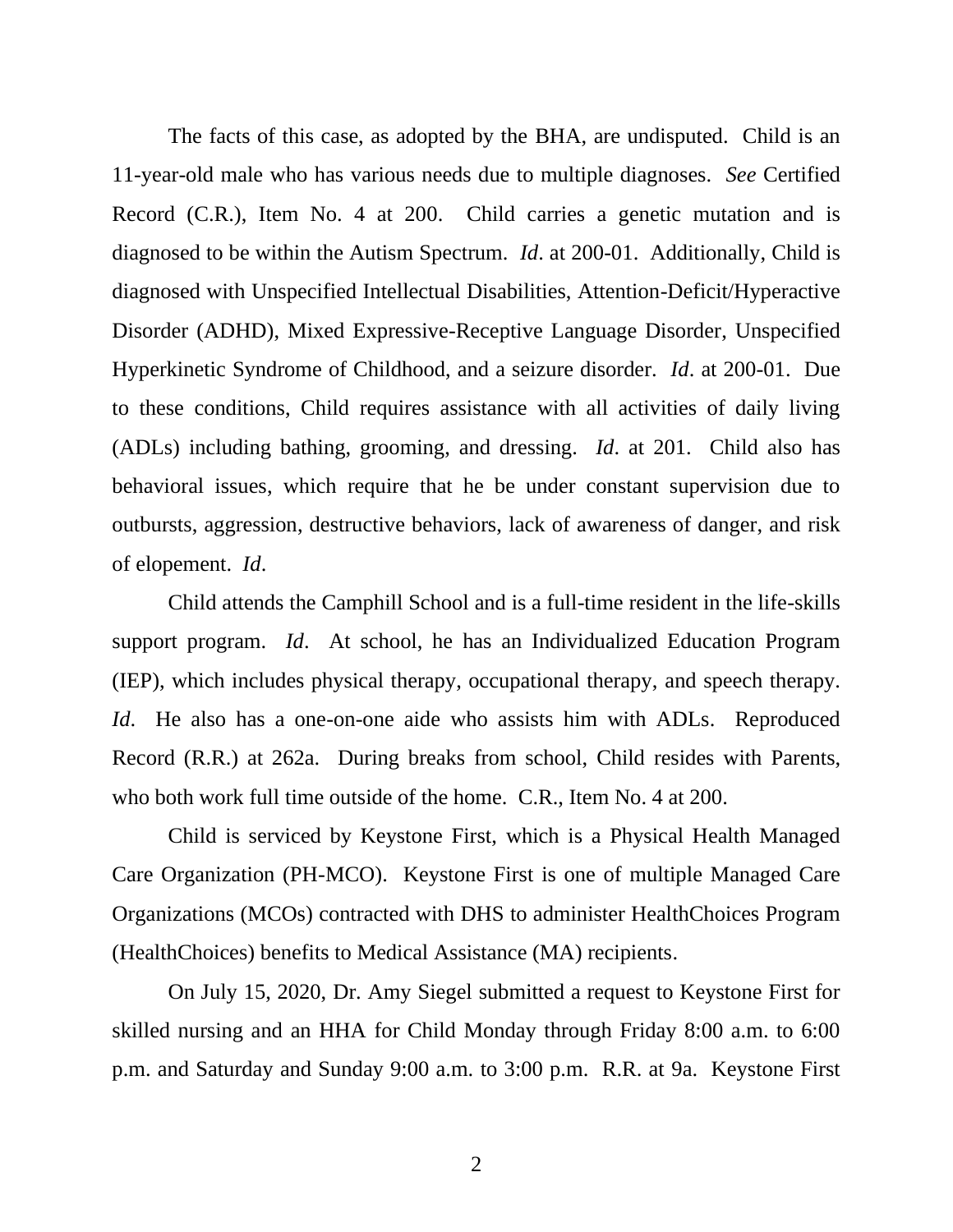approved the request for the HHA and denied the request for skilled nursing as Child's physical needs did not require skilled nursing. C.R., Item No. 4 at 201.

On July 23, 2020, Dr. Maurice Rozwat (Rozwat) sent a request to Keystone First indicating that Parents were requesting HHA hours be increased to have two HHAs provided during the previously approved times. R.R. at 19a. In his request, Rozwat indicated that Child requires qualified staff to assist with his ADLs and basic hygiene and noted Child's elopement risk, lack of awareness of danger, selfinjurious behaviors, aggression, and need for constant supervision. *Id*.

Keystone First denied the request finding that a second HHA was not medically necessary. R.R. at 22a. Keystone First noted that the requested services were to address Child's behavioral needs rather than his physical needs and that this was not a support or service provided by an HHA. *Id*.

Parents filed a grievance with Keystone First, which was denied. R.R. at 3a-8a. Parents then appealed Keystone First's decision to the BHA.

On November 4, 2020, the BHA held a hearing and subsequently affirmed Keystone First's decision.

Parents now petition this Court for review and raise two issues. First, Parents assert that the BHA failed to properly apply the DHS regulations covering HHA services.<sup>1</sup> Second, Parents assert that the Administrative Law Judge's (ALJ) findings of fact categorizing Child's needs as behavioral rather than medical are unsupported by substantial evidence. We disagree.

<sup>&</sup>lt;sup>1</sup> In Parents' Brief, Parents specifically frame the issue by asserting that the regulations covering HHA services "mandate reimbursement." *See* Pet'rs' Br. at 10. However, the record does not indicate that Parents have made payment for a second HHA thereby requiring reimbursement. Rather, based on the record, Parents are requesting coverage for a second HHA. Therefore, we address this issue as Parents' assertion that the BHA failed to properly apply the DHS's regulations regarding HHA service coverage.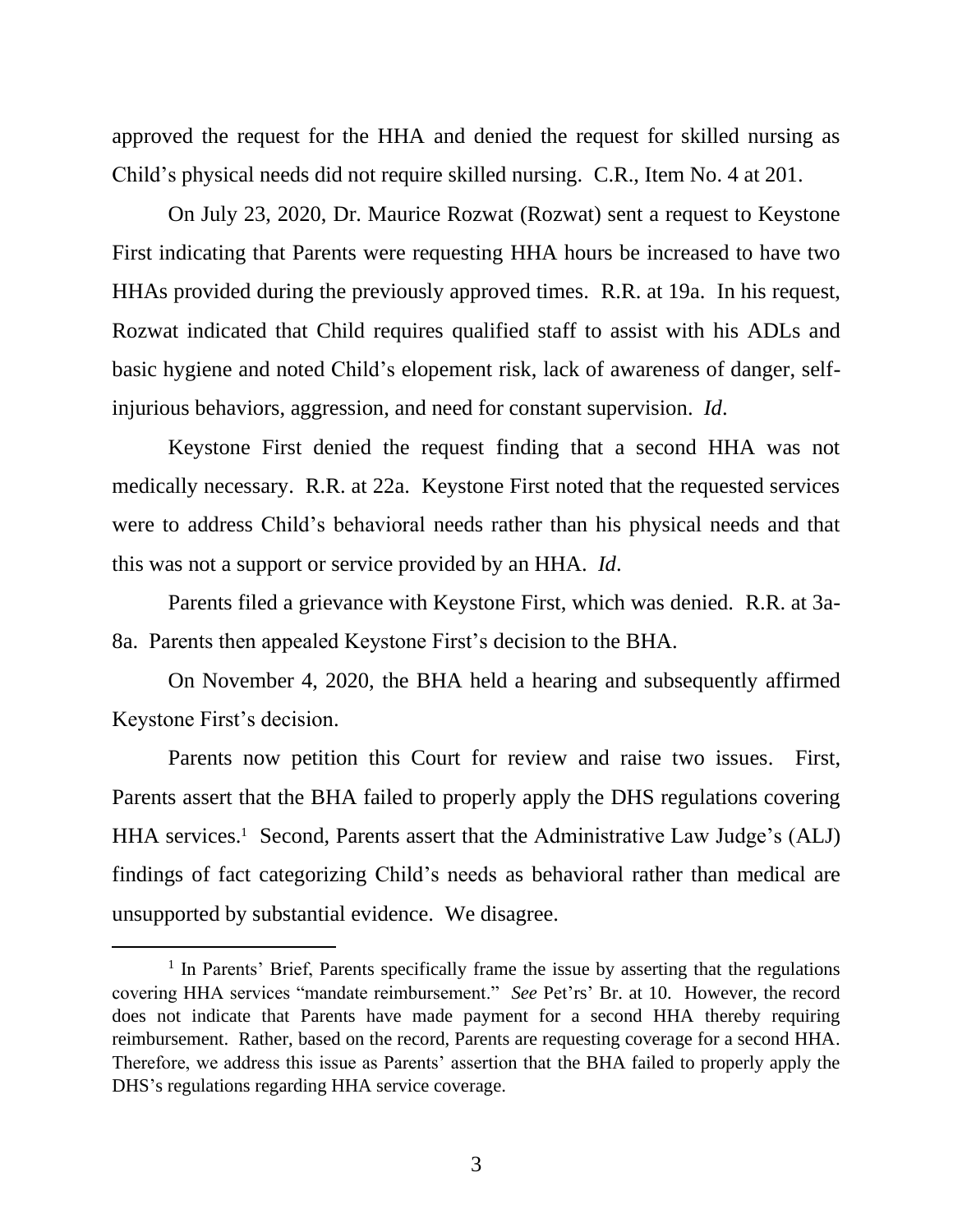Our standard of review of a BHA order limits us to determining whether the decision is in accordance with applicable law, whether the decision is supported by substantial evidence, or whether constitutional rights were violated. *Casey Ball Supports Coordination, LLC v. Dep*'*t of Hum. Servs.*, 160 A.3d 278, 283 (Pa. Cmwlth. 2017) (citing *Cambria Cnty. Home & Hosp. v. Dep*'*t of Pub. Welfare*, 907 A.2d 661, 667 (Pa. Cmwlth. 2006)).

First, we address Parents' argument that the BHA failed to properly apply the DHS regulations covering HHA services.

Under Pennsylvania's MA program, DHS provides payment to MCOs for recipients' health services. 55 Pa. Code § 1229.21. An MCO member is eligible for all services covered by the contract between DHS and the MCO. 55 Pa. Code § 1229.22. The regulation specifies that DHS will only make payment where the medical service or provider is, among other things, deemed medically necessary. 55 Pa. Code § 1101.66(a).

The regulation's policy, which is consistent with the HealthChoices Physical Health Agreement (Agreement), at 25 (version effective January 1, 2021),<sup>2</sup> defines "medically necessary services" as services that will, or are reasonably expected to: "prevent the onset of an illness, condition, injury, or disability[,] . . . reduce or ameliorate the physical, mental, or developmental effects of an illness, condition, injury, or disability[, or] . . . assist the recipient to achieve maximum functional capacity in performing daily activities[.]" 55 Pa. Code § 1101.21a(1)-(3).

Where personal care services are medically necessary, DHS covers the cost of HHA services. 55 Pa. Code § 1249.54. HHA covered services include

<sup>&</sup>lt;sup>2</sup> The Agreement is available on DHS's portal: https://www.dhs.pa.gov/HealthChoices/HC-Services/Documents/HC%20Agreement%202021.pdf (last visited May 9, 2022).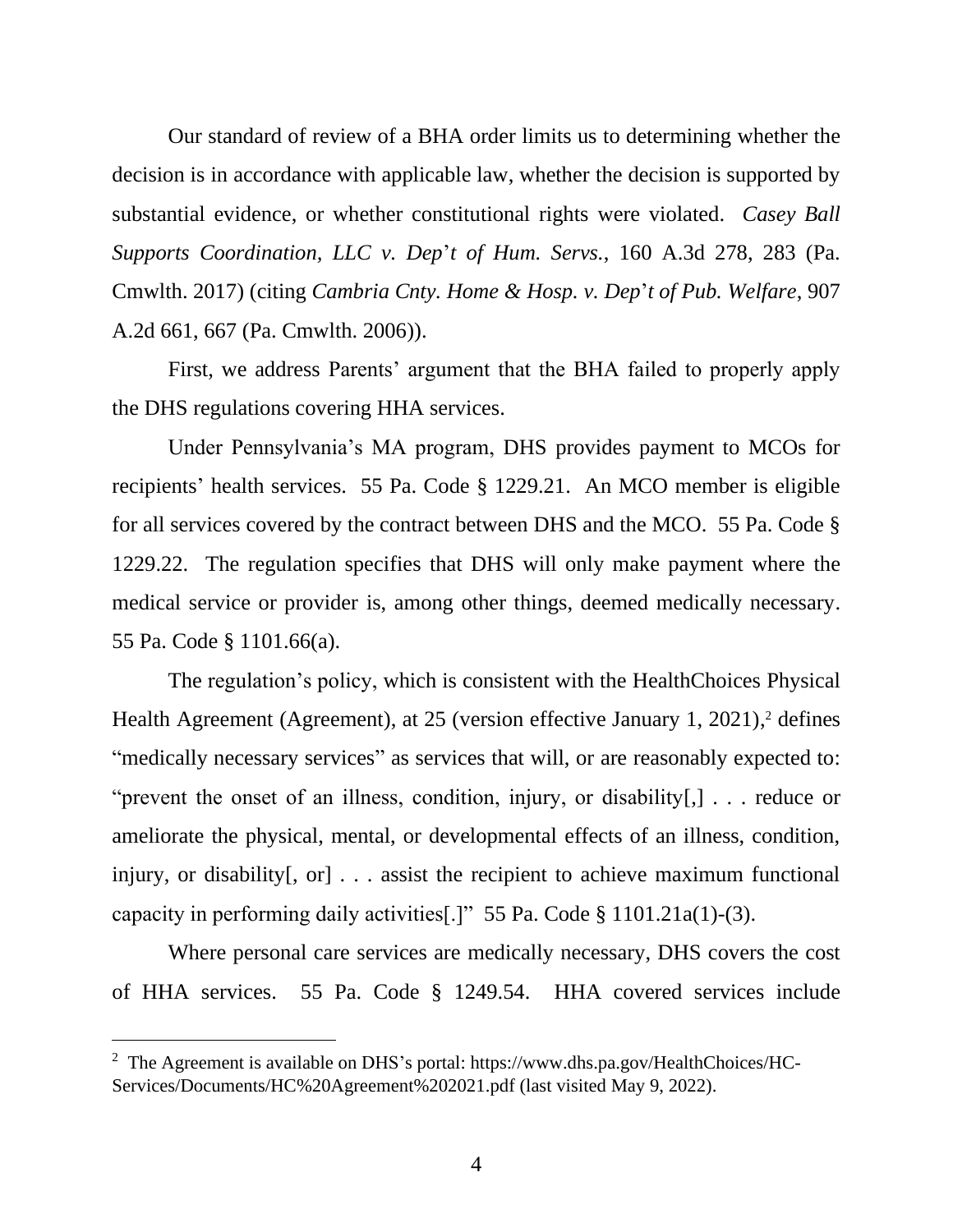assistance with bathing, personal hygiene, ambulation, or exercise, administration of medications, and retraining the recipient in self-help skills. 55 Pa. Code § 1249.54(b)(1)-(5). The regulation specifically excludes domestic services, housekeeping, and childcare from HHA covered services. 55 Pa. Code § 1249.54(c).

At the hearing, Dr. Pamela McCarter (McCarter), Pediatric Medical Director for Keystone First, testified for DHS. When asked about HHA services, McCarter stated that HHAs assist with ADLs and went on to explain:

> ADLs are – that's an acronym for activities of daily living. So things like washing, wiping after using the bathroom, washing your hands afterwards, brushing your teeth, getting showered, getting dressed, things of that nature, feeding. They're all included in [HHA] level of care, as well as physically assisting . . . . That would include things like transferring from a wheelchair to a bed or into a stander. Changing diapers in children that are older and beyond the diaper kind of age. Things that you would not expect a normal babysitter to do. Those are the kinds of things that a[n] [HHA] does. It's the hands-on physical care of a . . . child under our program . . . who has a disability that precludes them [sic] from being able to do their own developmentally appropriate activities of daily living.

R.R. at 217a. When asked whether an HHA provides behavioral interventions to address behaviors like headbanging or aggression, McCarter stated, "No . . . in their normal course of work with a developmentally delayed individual, [an HHA] will have to redirect sometimes their [sic] behavior . . . but . . . that is not their primary focus, and they [sic] are not trained specifically for that." R.R. at 218a. McCarter explained that there are behavioral health specialists available who work "in conjunction with the physical care that the [HHA] provides." R.R. at 224a. She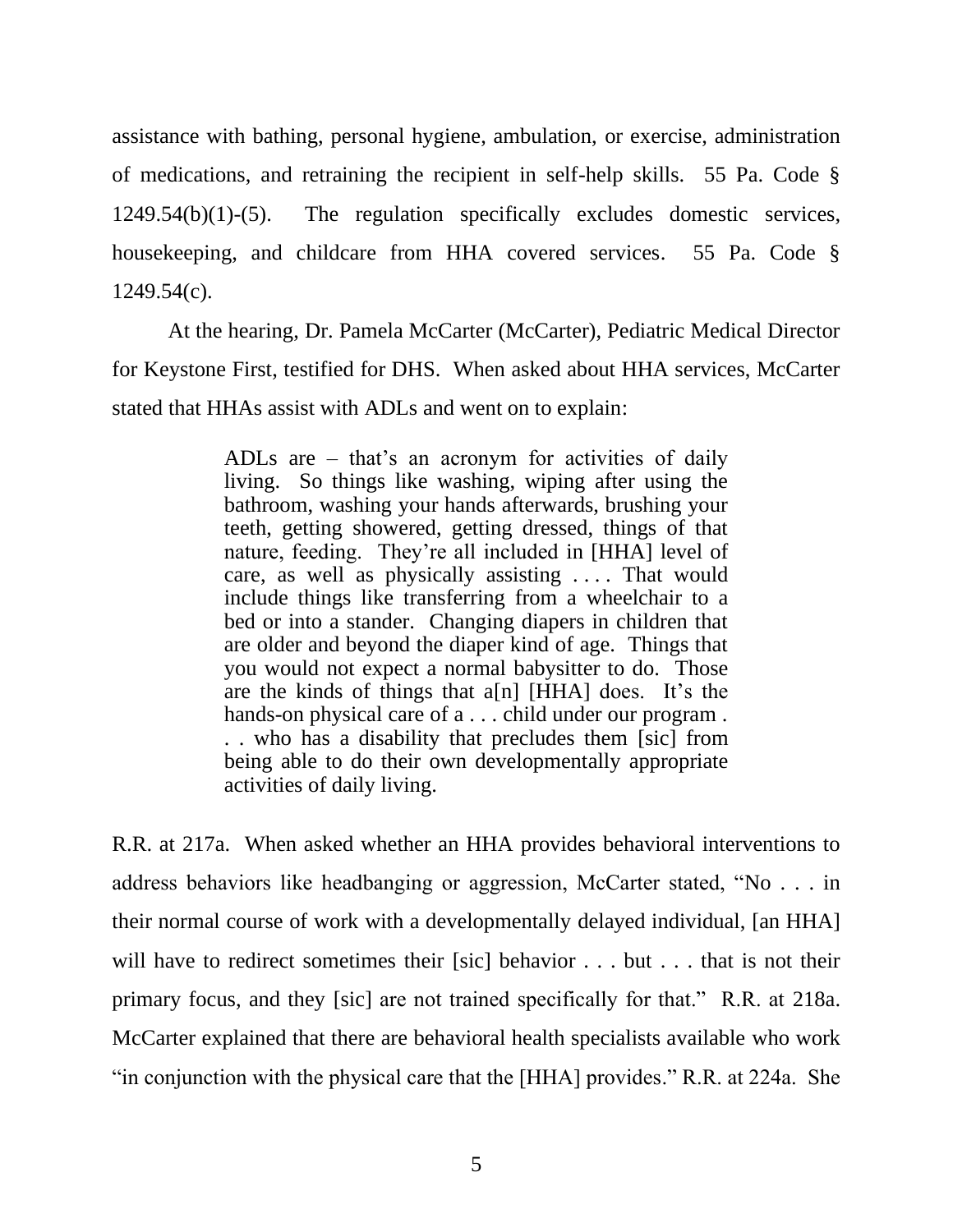noted that HHAs and behavioral health specialists "have two distinct areas of the scope of their practice, but they support each other." R.R. at 224a.

McCarter specifically addressed her opinion that Child's physical care needs require one HHA:

> Q. Does it remain your opinion that it is medically necessary for this member to have one Home Health Aide provided by Keystone First?

> A. Yes. He eats a normal diet. He's incontinent. He wears Pull-Ups. And so he needs help with his activities of daily living and basic hygiene. He does need supervision. But that should be adequate for a single [HHA] to care for those specific needs.

> I should add that we do, on occasion approve two [HHAs] for a member, but in my experience, those cases are for a member who is physically unable to be managed by one person safely. So a very large adolescent male with cerebral palsy or muscular dystrophy who is not able to be moved by just one person because of the weight, for instance, and the size, in those instances, we have provided either a Skilled Nurse or . . . two [HHAs]. But those are the exception rather than the rule. And it's because the physical care can't be provided by one single individual. In [Child's] case, his physical care appears to be not that extensive. It's the behaviors that make him difficult to care for [sic].

R.R. at 231a-32a. On cross-examination, McCarter was specifically asked about

the difference between physical versus behavioral needs. McCarter explained:

[Child's] behaviors are physical acts like headbanging, biting, maybe pushing. They are physical acts, but they're a behavior that he's exhibiting. They are not physical needs that a[n] [HHA] would be asked to address such as going to the bathroom in a diaper, not being able to brush their teeth, not being able to wipe themselves after they use the toilet.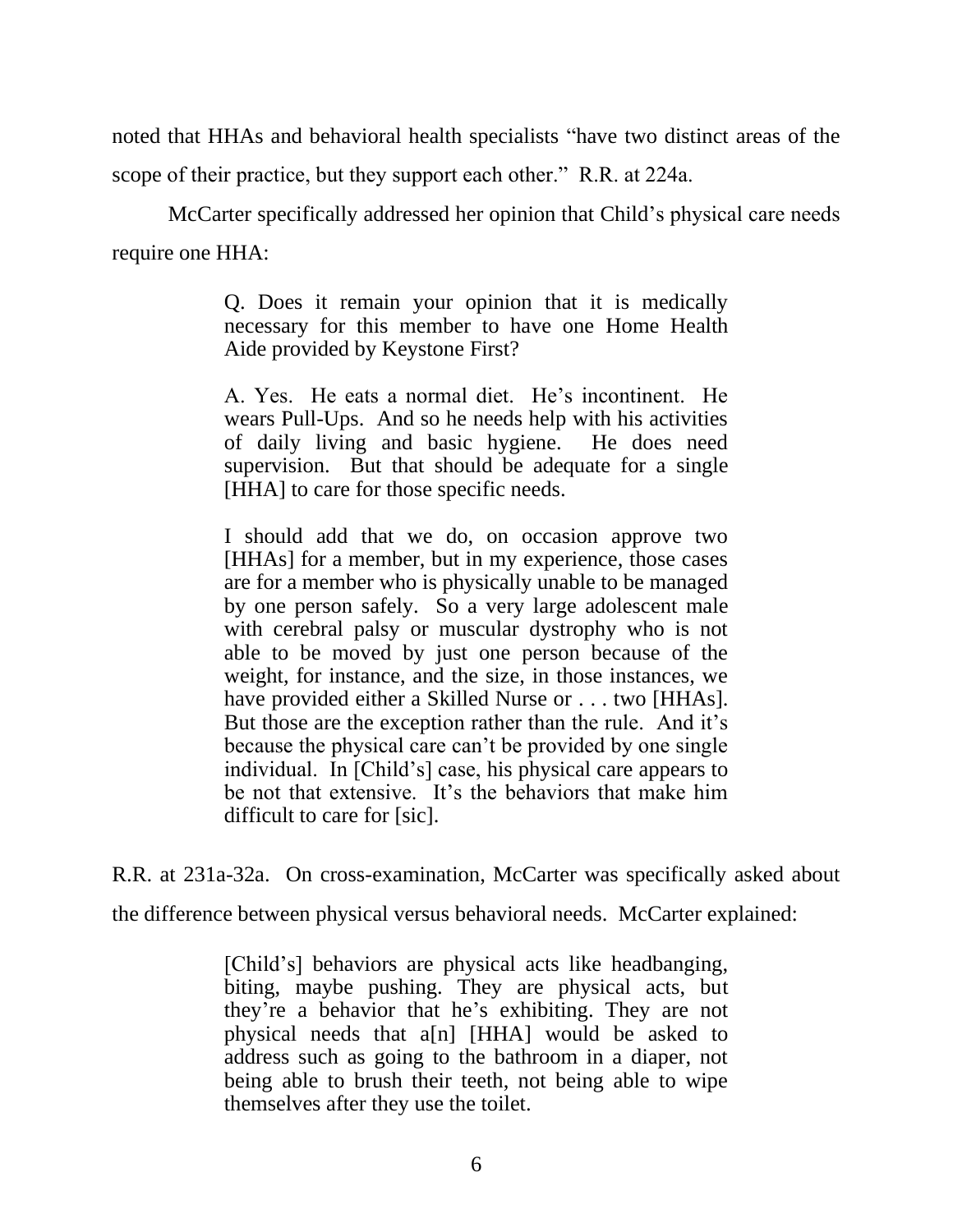R.R. at 239a.

Here, the ALJ specifically addressed 55 Pa. Code § 1249.54 regarding HHA payment conditions in his decision and properly considered the relevant testimony regarding HHA services. *See* C.R., Item No. 4. In its decision, the ALJ outlined the personal care services covered by HHA services as addressed in the regulations. *Id*. The ALJ concluded that the services covered by HHAs do not include behavioral services but are limited to physical care services. The regulations support the ALJ's decision. Therefore, the ALJ did not err as a matter of law.

The second issue raised by Parents is that the ALJ's findings of fact in denying Parents' request for a second HHA as "behavioral," not "medical," are unsupported by substantial evidence. Parents contend that the ALJ's determination was unsupported by substantial evidence and based on a capricious disregard of the evidence. Parents specifically assert that the ALJ's decision was based on a capricious disregard of the evidence because the ALJ "made no meaningful findings concerning witness credibility[,]" *see* Pet'rs' Br. at 16, and "ignore[d] Dr. Rozwat's opinion that [Child] needs two HHAs to be available at home to supervise and care for him while [Parents] are at work." *See* Pet'rs' Br. at 17. Parents also assert that the ALJ "ignored the persuasive testimony of [the nurse] that it would be very difficult for a single HHA to follow [Child's] plan of care, including providing or making meals for Child." Pet'rs' Br. at 17.

In appeals to the BHA, the ALJ, as fact-finder, assesses witness credibility and evidentiary weight. *See Arcurio v. Dep't of Pub. Welfare*, 557 A.2d 1171, 1173 (Pa. Cmwlth. 1989); *Birdsboro & Birdsboro Mun. Auth. v. Dep*'*t of Env*'*t Prot.*, 795 A.2d 444, 448 (Pa. Cmwlth. 2002). Where the record contains substantial evidence and the ALJ's determinations are the result of weighing the

7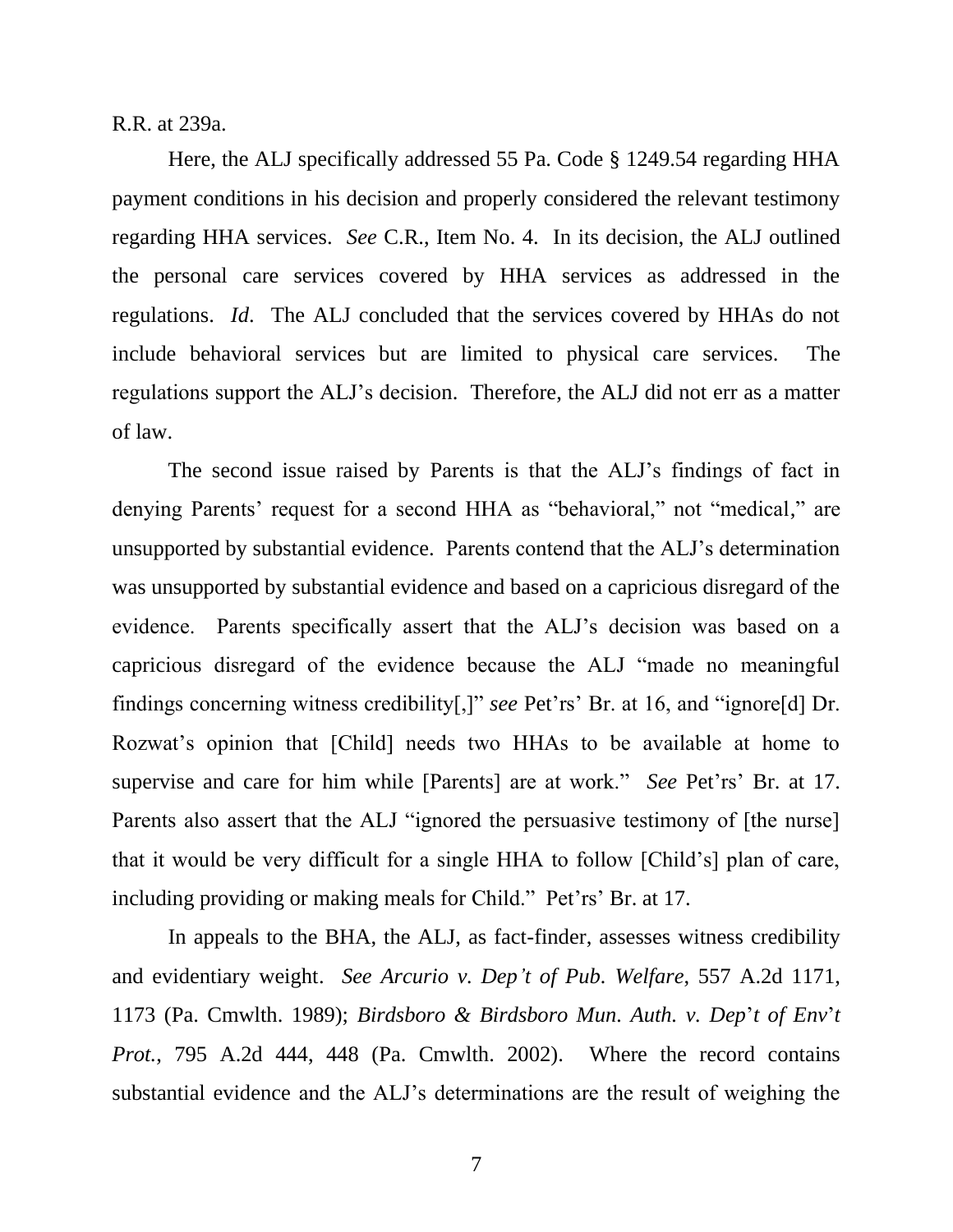evidence and resolving issues of credibility and conflicting testimony rather than the result of capriciously disregarding evidence, we will not disturb an ALJ's decision. *See Bennett v. Unemployment Comp. Bd. of Rev.*, 33 A.3d 133, 136 n.3 (Pa. Cmwlth. 2011); *Macioce v. Zoning Hearing Bd. of the Borough of Baldwin*, 850 A.2d 882 (Pa. Cmwlth. 2004). A capricious disregard of the evidence occurs where the ALJ fails to resolve conflicts in the evidence, fails to make essential credibility determinations, or completely ignores overwhelming evidence without comment. *Hinkle v. City of Phila.*, 881 A.2d 22, 27 (Pa. Cmwlth. 2005). We must decide whether the ALJ willfully or deliberately ignored evidence that any reasonable person would have considered to be important. *Wise v. Unemployment Comp. Bd. of Rev.,* 111 A.3d 1256, 1263 (Pa. Cmwlth. 2015). In making that determination, this Court may not find facts or reweigh the evidence. *Erhart v. Dep't of Pub. Welfare*, 632 A.2d 5, 7 (Pa. Cmwlth. 1993).

As outlined above, McCarter testified to Child's physical care needs versus Child's behavioral care needs. McCarter explained that Child's behavioral issues are not physical needs that could appropriately be addressed by an HHA but are behavioral needs. R.R. at 232a. She noted that HHAs are not trained in the management of behavioral needs and that they are present to provide physical care services. R.R. at 232a. She specified that, in this case, Child's physical care needs are not "that extensive[,]" and that it is his behaviors that present a challenge in his care. R.R. at 232a.

Parents argue that a second HHA is required because Child "cannot use the bathroom, make his own meals, change his diapers or otherwise care for himself," Pet'rs' Br. at 12. While an HHA provides these services, the evidence in the record supports the BHA's finding that based on Child's physical needs, these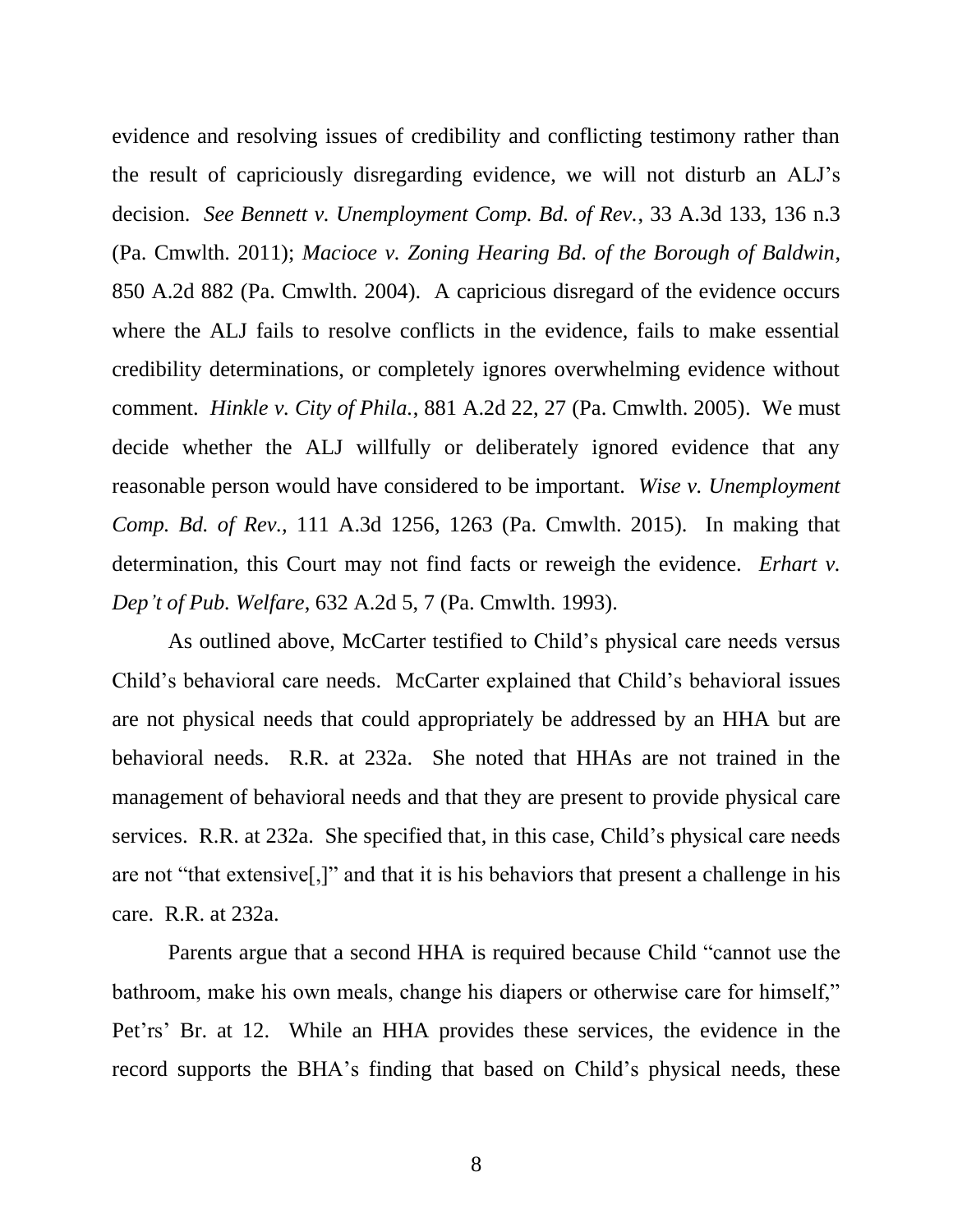services can be provided by one HHA. McCarter specifically testified that Child's physical care needs could be met by one HHA. R.R. at 232a. At school, Child has a one-to-one aide who assists him with ADLs. R.R. at 262a. The record does not support the argument that two HHAs are required to tend to Child's physical care needs. Conversely, the record supports the ALJ's finding that Child's needs are behavioral and require services other than what an HHA can supply.

The ALJ considered the evidence of record and indicated that Parents' argument is contradicted by the records and testimony that were submitted. *See* C.R., Item No. 4. The ALJ acknowledged the nurse's testimony and found that even her testimony as to Child's behaviors supported DHS's argument that Child's actions are "behavioral." For the reasons set forth above, we conclude that the ALJ's findings are not a capricious disregard of the evidence. Rather, the BHA's decision is supported by substantial evidence.

This leads us to the final issue, whether Parents' petition is moot now that Child has been enrolled in the Person/Family Directed Support (PFDS) waiver administered by DHS's Office of Developmental Programs. *See* Appl. to Dismiss, dated October 6, 2021; Pet'rs' Answer to Appl. to Dismiss, dated October 13, 2021. The doctrine of mootness requires that an actual case or controversy exists "at all stages of review[.]" *In Re Gross*, 382 A.2d 116, 119 (Pa. 1978). It is well settled that we do not "render decisions in the abstract or offer purely advisory opinions[.]" *Harris v. Rendell*, 982 A.2d 1030, 1035 (Pa. [Cmwlth.](https://1.next.westlaw.com/Link/Document/FullText?findType=Y&serNum=2020147698&pubNum=0000162&originatingDoc=I9990b1306d8411ec80a0dd05b5817251&refType=RP&fi=co_pp_sp_162_1035&originationContext=document&transitionType=DocumentItem&ppcid=2cf85c7fd1c744f3a10b7590a4358bf4&contextData=(sc.Search)#co_pp_sp_162_1035) 2009) (citation omitted). Additionally, a legal question may be rendered moot on appeal due to intervening factual changes that occur during the pendency of the case. *Gross*, 382 A.2d at 119-20.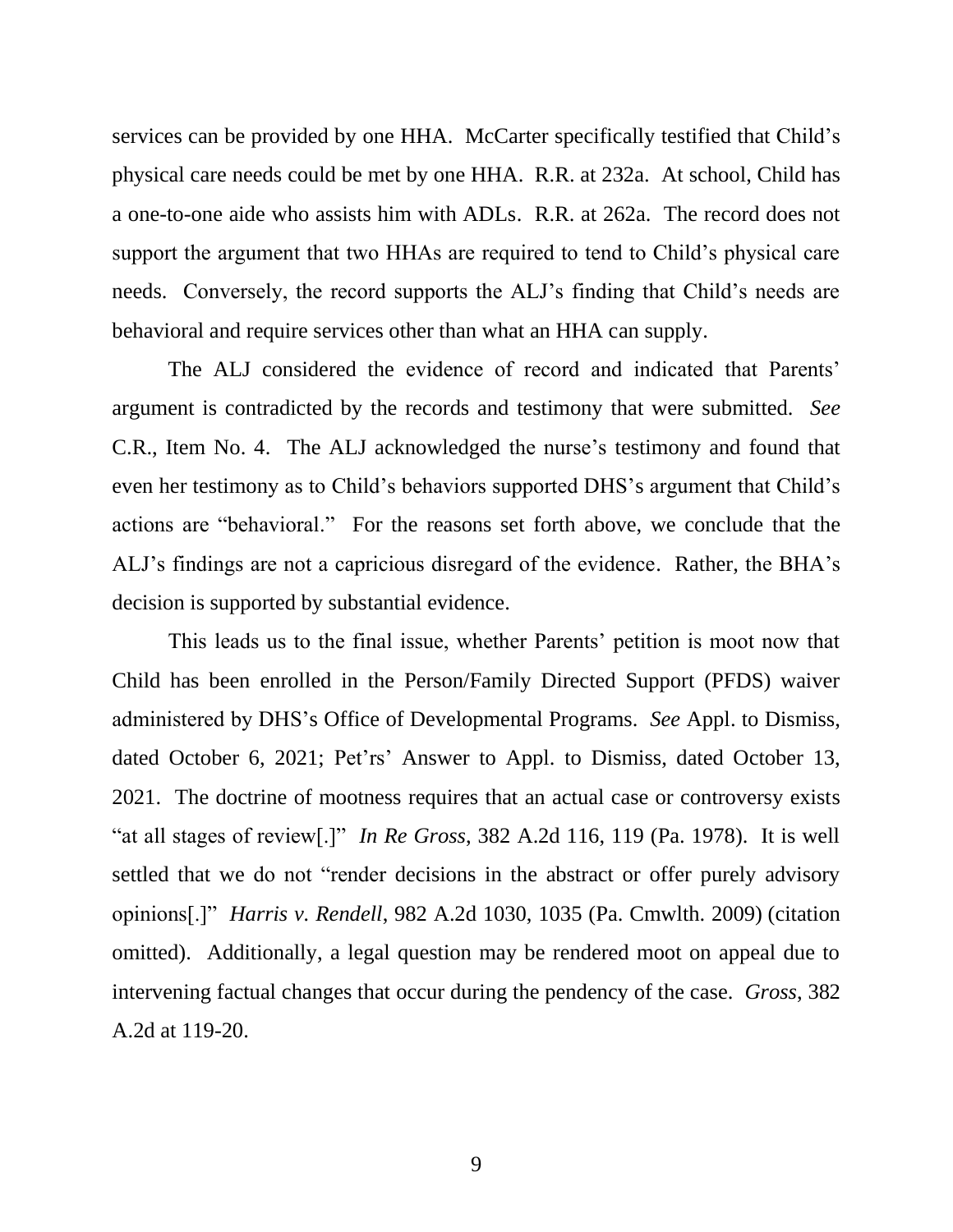We note that while Parents filed the petition for review in January 2021, it is undisputed by the parties that as of July 22, 2021, Child is authorized to receive inhome and community support services through the PFDS waiver. *Id*. Through the PFDS waiver, Child is approved for 10 hours per day, 7 days per week of in-home (and community support) services for the 13 weeks per year that Child is home from school. *Id*. These habilitation services assist individuals with acquiring, maintaining, and improving the skills necessary to live in the community and address the safety needs of the individual. *Id*. DHS argues that because Child is now approved to receive services from two individuals, one HHA to assist Child with ADLs, and another provider who can address his safety needs, this renders the pending petition for review moot as Parents' concerns are being addressed by having two service providers in the home. *Id*. We disagree that the issue is moot.

The issue before this Court is regarding coverage for a second HHA, and this issue is still ripe for review. For this reason, this decision resolves a controversy and is not merely advisory. As outlined above, per the regulations, HHAs provide specific physical care services. We note that Parents' request was not for an additional support person, but specifically for a second HHA. This distinction is important as the issue in this case is not whether Child needs additional services, as the ALJ agreed that Child needs services, but whether a second HHA's services are required for his physical care needs. The services that have been approved through the PFDS waiver is not an HHA. Parents continue to request a second HHA despite Child being approved for the PFDS waiver. Thus, while intervening factual changes occurred during the pendency of this appeal, the factual changes were not relevant to the issue regarding coverage for a second HHA. Therefore, the issue before this Court is not moot.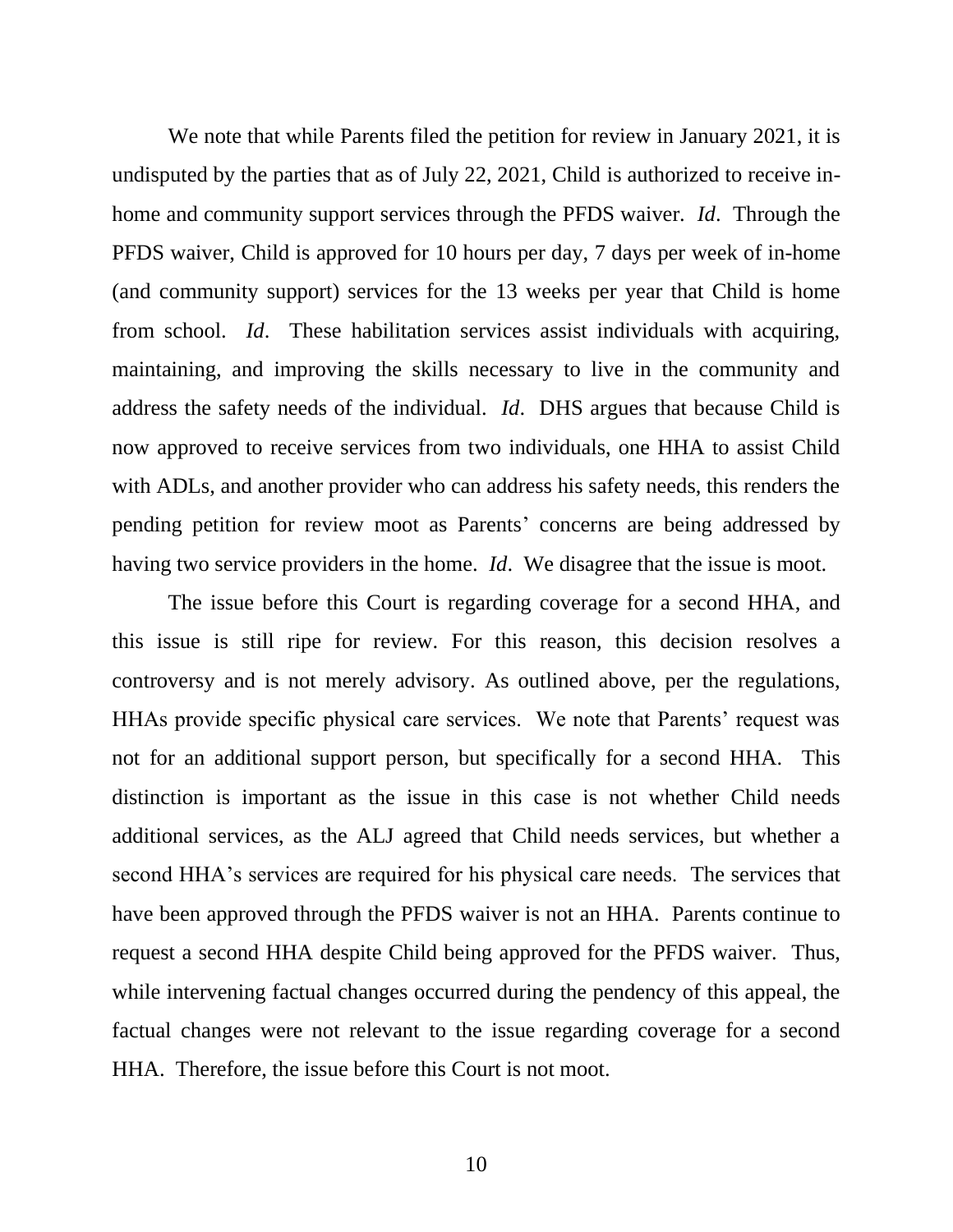For the reasons set forth above, we conclude that the BHA's decision is in accordance with the law and supported by substantial evidence. Additionally, the issue before the Court is not moot. Accordingly, we deny DHS's Application to Dismiss the Petition for Review and affirm the decision of the BHA.

STACY WALLACE, Judge

\_\_\_\_\_\_\_\_\_\_\_\_\_\_\_\_\_\_\_\_\_\_\_\_\_\_\_\_\_\_